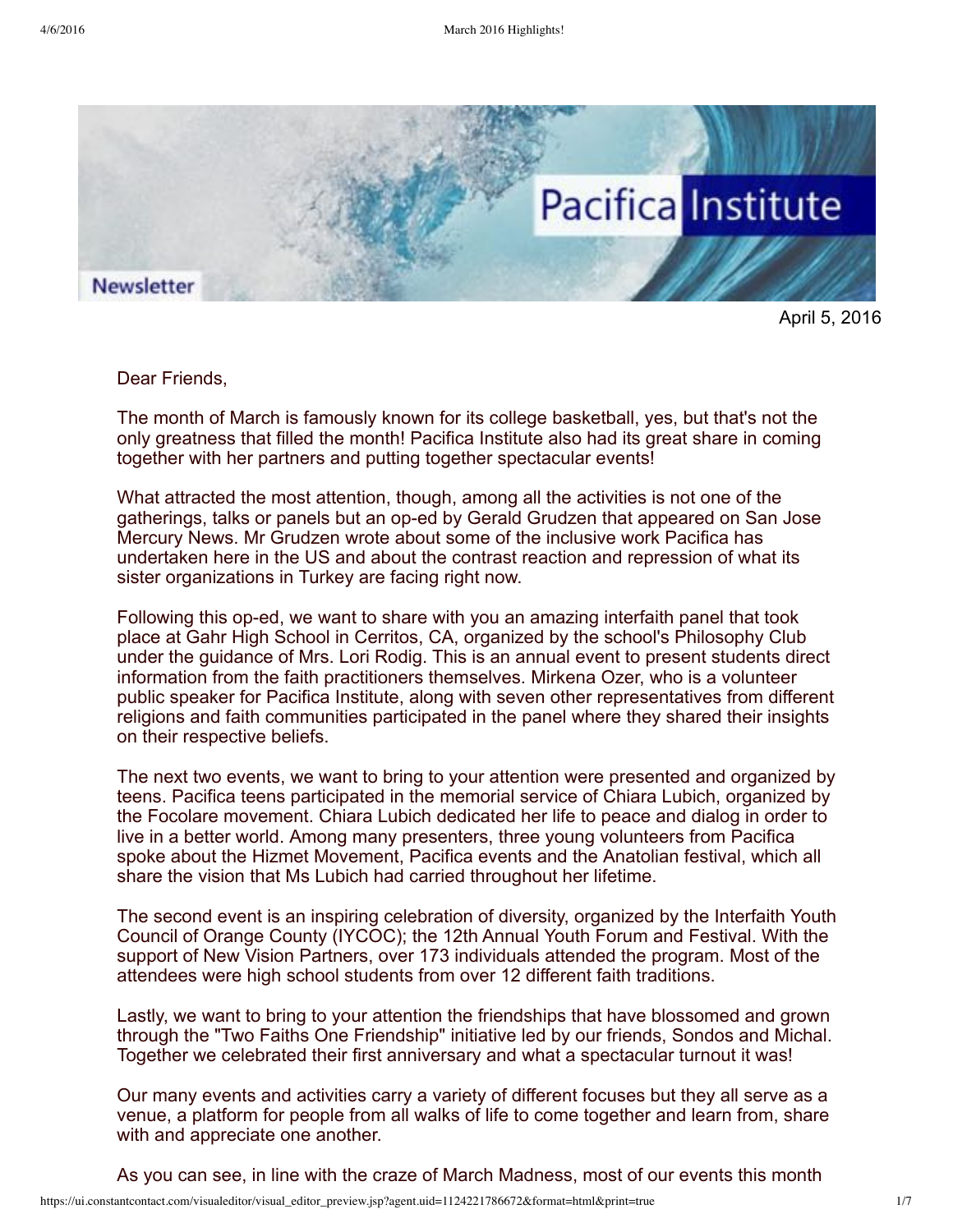were focused on the youth! Looking forward to sharing more of the interactions and friendships among our communities next month.

To learn more about the Pacifica's activities, please remember to like us on **[Facebook](https://www.facebook.com/pacificainstitute?ref=bookmarks)** and follow us on **Twitter**.

### The [Interfaith](http://pacificainstitute.org/2016/03/17/the-interfaith-youth-council-of-orange-county-12th-annual-faith-forum-and-festival/) Youth Council of Orange County 12th Annual Faith Forum and Festival

On March 13th, 2016, the Interfaith Youth Council of Orange County (IYCOC) held their 12th Annual Youth Forum and Festival at the Pacifica Institute in Irvine CA. With the support of its administration, New Vision Partners, over 173 individuals attended the program. Over 120 of those were High



School Students participating in the Youth Forum from over 12 different faith traditions.

[Read](http://pacificainstitute.org/2016/03/17/the-interfaith-youth-council-of-orange-county-12th-annual-faith-forum-and-festival/) more

## From San [Bernardino](http://pacificainstitute.org/2016/04/02/from-san-bernardino-to-brussels-the-struggle-against-global-terrorism-2/) to Brussels: The Struggle Against Global Terrorism

On March 31, 2016, Pacifica Institute hosted a panel discussion titled "From San Bernardino to Brussels: The Struggle Against Global Terrorism" Panel speakers included Salam Al-Marayati who is the president and co-founder of the Muslim Public Affairs Council, Horace Frank, LAPD Commander Anti



Terror, and Ambassador Rudi Veestraeten who is currently the Consul General in Los Angeles.

[Read](http://pacificainstitute.org/2016/04/02/from-san-bernardino-to-brussels-the-struggle-against-global-terrorism-2/) more

# An [Interfaith](http://pacificainstitute.org/2016/03/23/an-interfaith-panel-at-gahr-high-school/) Panel at Gahr High School

On March 23, 2016 Gahr High School in Cerritos, CA hosted an interfaith panel organized by the school's Philosophy Club under the guidance of Mrs. Lori Rodig. Seven leaders of different religions and faith communities participated in the panel where they shared their insights on their respective beliefs and answered the questions directed to them by the audience.

[Read](http://pacificainstitute.org/2016/03/23/an-interfaith-panel-at-gahr-high-school/) more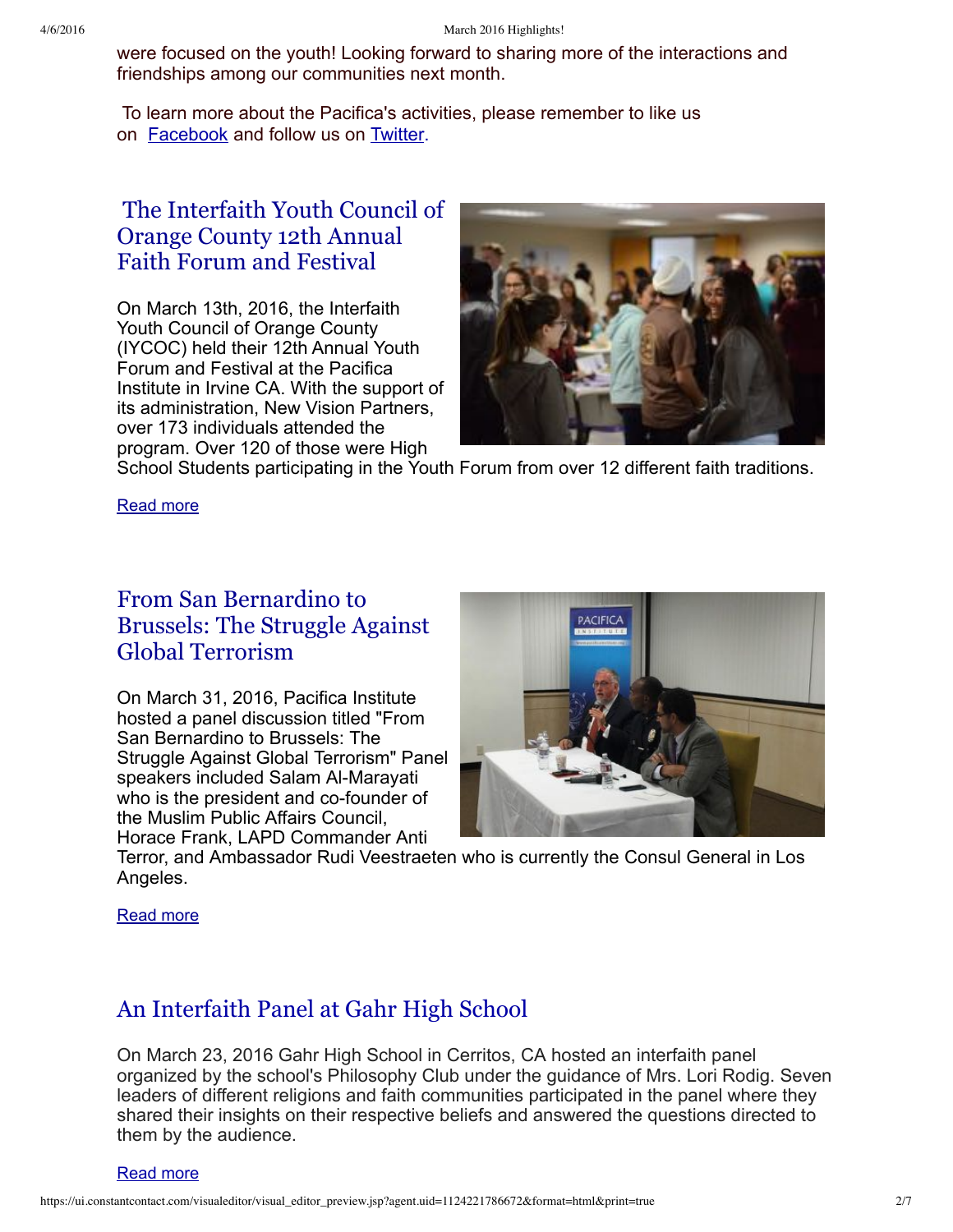

## Pacifica Youth Joined the Focolare Community Event and Made a [Presentation](http://pacificainstitute.org/2016/03/22/pacifica-youth-joined-the-focolare-community-event-and-made-a-presentation-about-the-institute/) About the Institute

A group of youth from Pacifica Institute attended an interfaith event at the Christ Cathedral Academy along with the community of Focolare Movement. There were more than a dozen speakers to introduce their organizations and faith traditions.



#### [Read](http://pacificainstitute.org/2016/03/22/pacifica-youth-joined-the-focolare-community-event-and-made-a-presentation-about-the-institute/) more

#### Coastal [Protection](http://pacificainstitute.org/2016/03/19/coastal-protection-updates-by-senator-ben-allen/) Updates by Senator Ben Allen

On March 18, 2016, Pacifica Institute Los Angeles branch hosted California State Senator Ben Allen for a luncheon forum on Coastal Protection Updates. In 2014, California State Senator Ben Allen was overwhelmingly elected to represent the 26th Senate District, which consists of the Westside and coastal South Bay communities of Los Angeles



County, stretching from Pacific Palisades to the Palos Verdes Peninsula and from Venice to Hollywood.

#### [Read](http://pacificainstitute.org/2016/03/19/coastal-protection-updates-by-senator-ben-allen/) more

#### Pacifica [Volunteers](http://pacificainstitute.org/bay-area/2016/03/16/join-pacifica-volunteers-in-silicon-valley-for-a-tree-planting-event-organized-by-canopy/) in Silicon Valley gathered for a Tree Planting Event

On March 19, 2016, Pacifica Institute Silicon Valley Branch volunteers joined a tree planting event organized by the Canopy, a non-profit organization in Palo Alto, CA.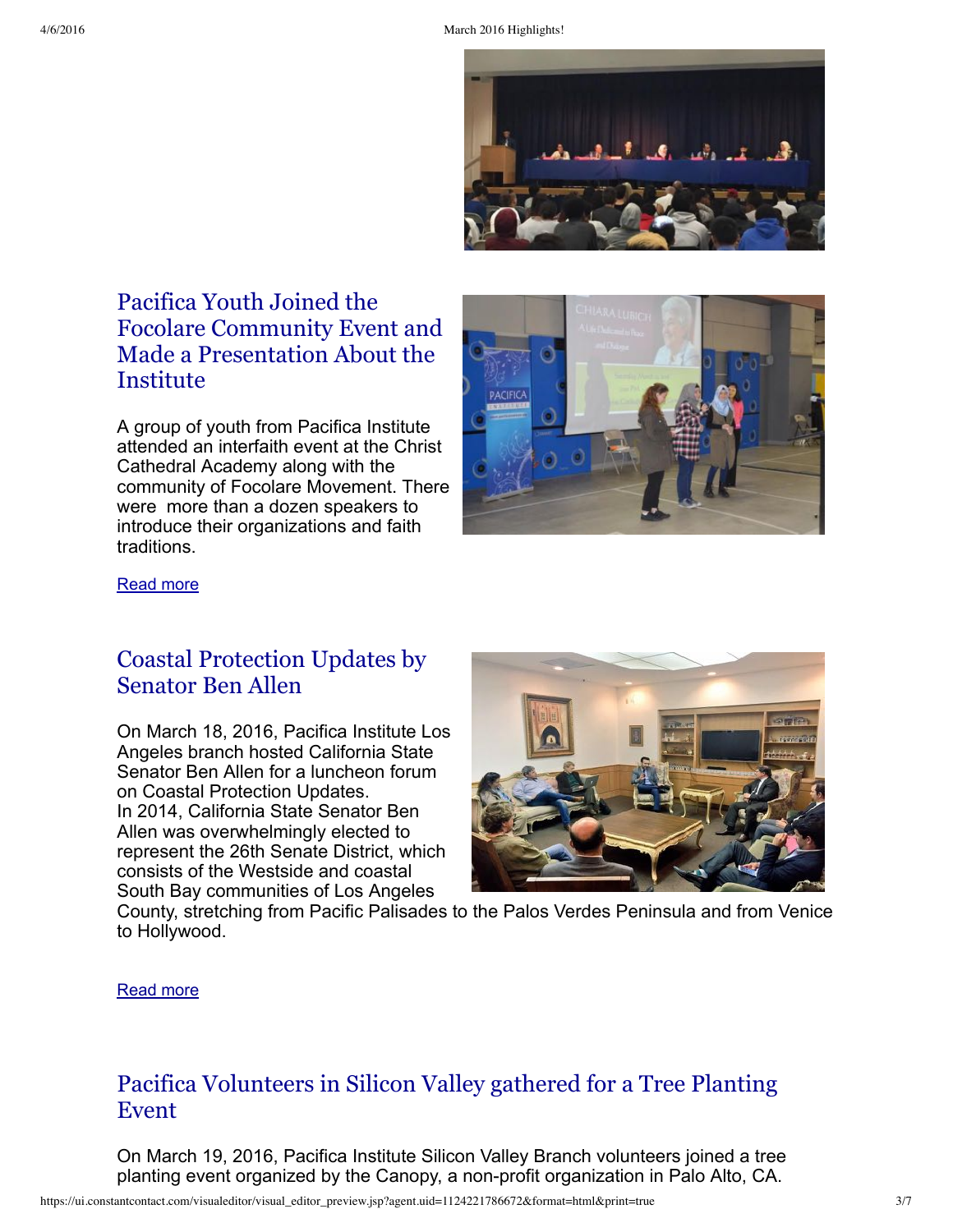[Read](http://pacificainstitute.org/bay-area/2016/03/16/join-pacifica-volunteers-in-silicon-valley-for-a-tree-planting-event-organized-by-canopy/) more



## Pacifica Orange County, in partnership with "Miss [Understanding,"](http://pacificainstitute.org/2016/03/12/pacifica-orange-county-in-partnership-with-miss-understanding-hosted-the-fourth-2-faiths-1-friendship-mixer-event/) Hosted the Fourth 2 Faiths 1 Friendship Mixer Event

On Sunday, March 6, 2016, the Pacifica Institute, Orange County branch, in partnership with "Miss Understanding," hosted the fourth 2 Faiths 1 Friendship Mixer event, which brought together about 150 Muslims and (Evangelical)



Christians of all ages to learn from each other's faith tradition.

[Read](http://pacificainstitute.org/2016/03/12/pacifica-orange-county-in-partnership-with-miss-understanding-hosted-the-fourth-2-faiths-1-friendship-mixer-event/) more

## "New Paths in Muslim, [Christian,](http://pacificainstitute.org/bay-area/2016/02/14/new-paths-in-muslim-christian-dialog-by-rod-cordoza/) and Jewish Dialogue" by Rod Cardoza

Rod Cardoza presented a dynamic new model for Jewish, Christian and Muslim dialogue, showing how a growing movement of grassroots Jews, Christians and Muslims are building bridges of understanding and respect by uniting in compassionate service to the poor.



[Read](http://pacificainstitute.org/bay-area/2016/02/14/new-paths-in-muslim-christian-dialog-by-rod-cordoza/) more

## The Art of living together in peace and harmony / Muslim and Jewish teens' [interactive](http://pacificainstitute.org/bay-area/2016/03/28/the-art-of-living-together-in-peace-and-harmony-muslim-and-jewish-teens-interactive-meeting/) meeting

The sentence "When Ahmet & Fatma meet Aaron and Shoshana" meant a lot to the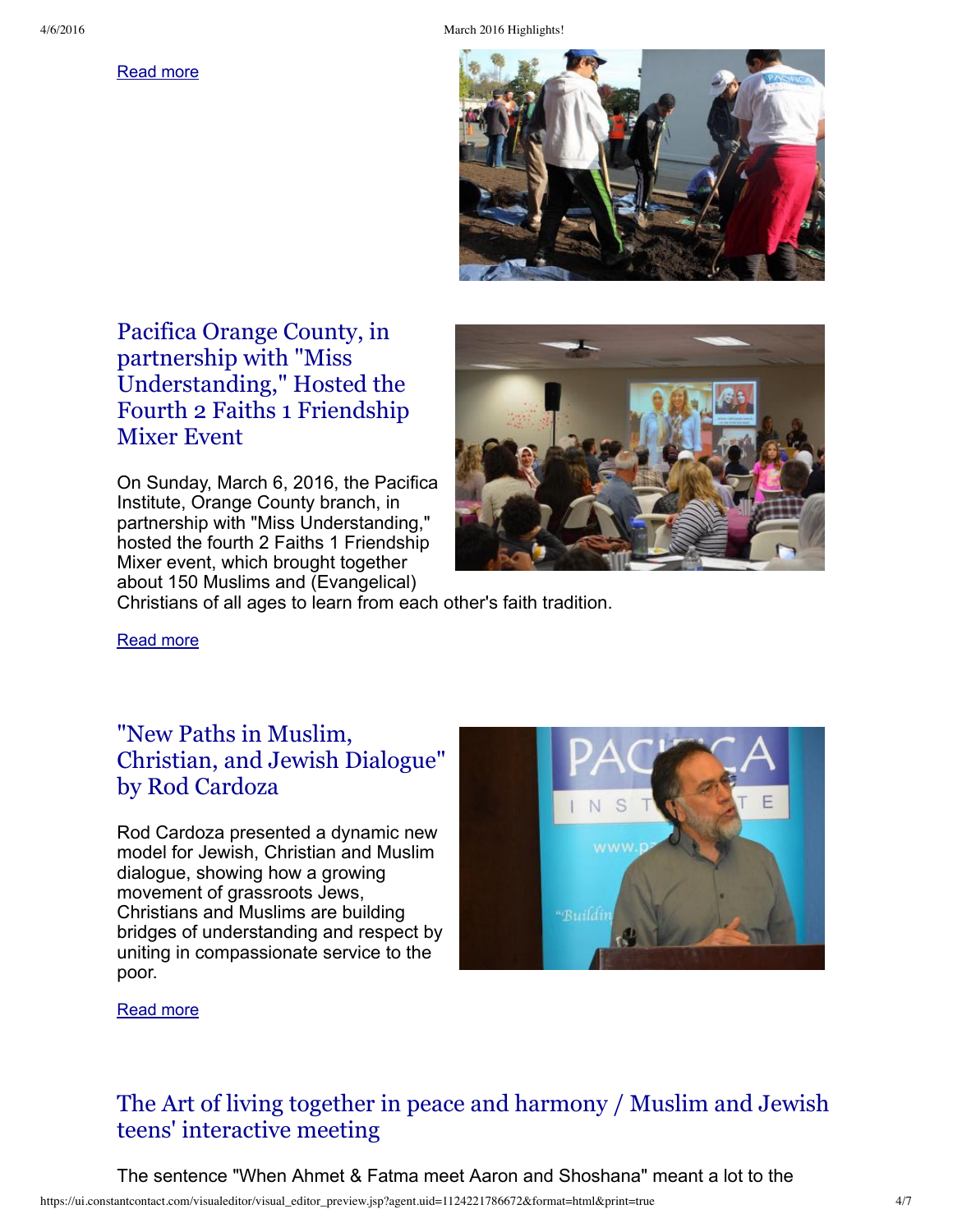4/6/2016 March 2016 Highlights!

teens from Pacifica Institute and Beth David. It was the theme of their first encounter hosted at the Pacifica Institute on Saturday March 12th . Pacifica Institute Silicon Valley in collaboration with Beth David organized a Teen Encounter program between Muslim and Jewish teens.

[Read](http://pacificainstitute.org/bay-area/2016/03/28/the-art-of-living-together-in-peace-and-harmony-muslim-and-jewish-teens-interactive-meeting/) more

#### Gerald Grudzen: ISIS and Turkey's crumbling [democracy](http://pacificainstitute.org/bay-area/2016/03/16/join-pacifica-volunteers-in-silicon-valley-for-a-tree-planting-event-organized-by-canopy/)

The terrorist attacks Paris and now Brussels continue to undermine the life of pluralistic societies in Europe and encourage ever more repressive policies toward Muslim immigrants who have fled the violence in Syria for the safety and economic opportunities in Europe.

[Read](http://pacificainstitute.org/2016/03/24/gerald-grudzen-isis-and-turkeys-crumbling-democracy/) more

#### Ashure (Noah's Pudding) Night in [Sunnyvale](http://pacificainstitute.org/bay-area/2016/02/14/ashure-noahs-pudding-night-coming-up-on-sunday-march-19-6pm-in-sunnyvale/)

About 150 people from various backgrounds, cultures and faiths were gathered for the 6th Annual Ashure Night on March 19th at the Pacifica Institute Silicon Valley branch.

[Read](http://pacificainstitute.org/bay-area/2016/02/14/ashure-noahs-pudding-night-coming-up-on-sunday-march-19-6pm-in-sunnyvale/) more



## Pacifica [Volunteers](http://pacificainstitute.org/seattle/2016/04/01/pacifica-volunteers-served-brunch-to-homeless-youth/) Served Brunch to Homeless Youth

Volunteers from Pacifica Institute and Embrace Relief prepared and served a brunch at YouthCare's James W. Ray Orion Center in Seattle on March 12th, Saturday.

[Read](http://pacificainstitute.org/seattle/2016/04/01/pacifica-volunteers-served-brunch-to-homeless-youth/) more

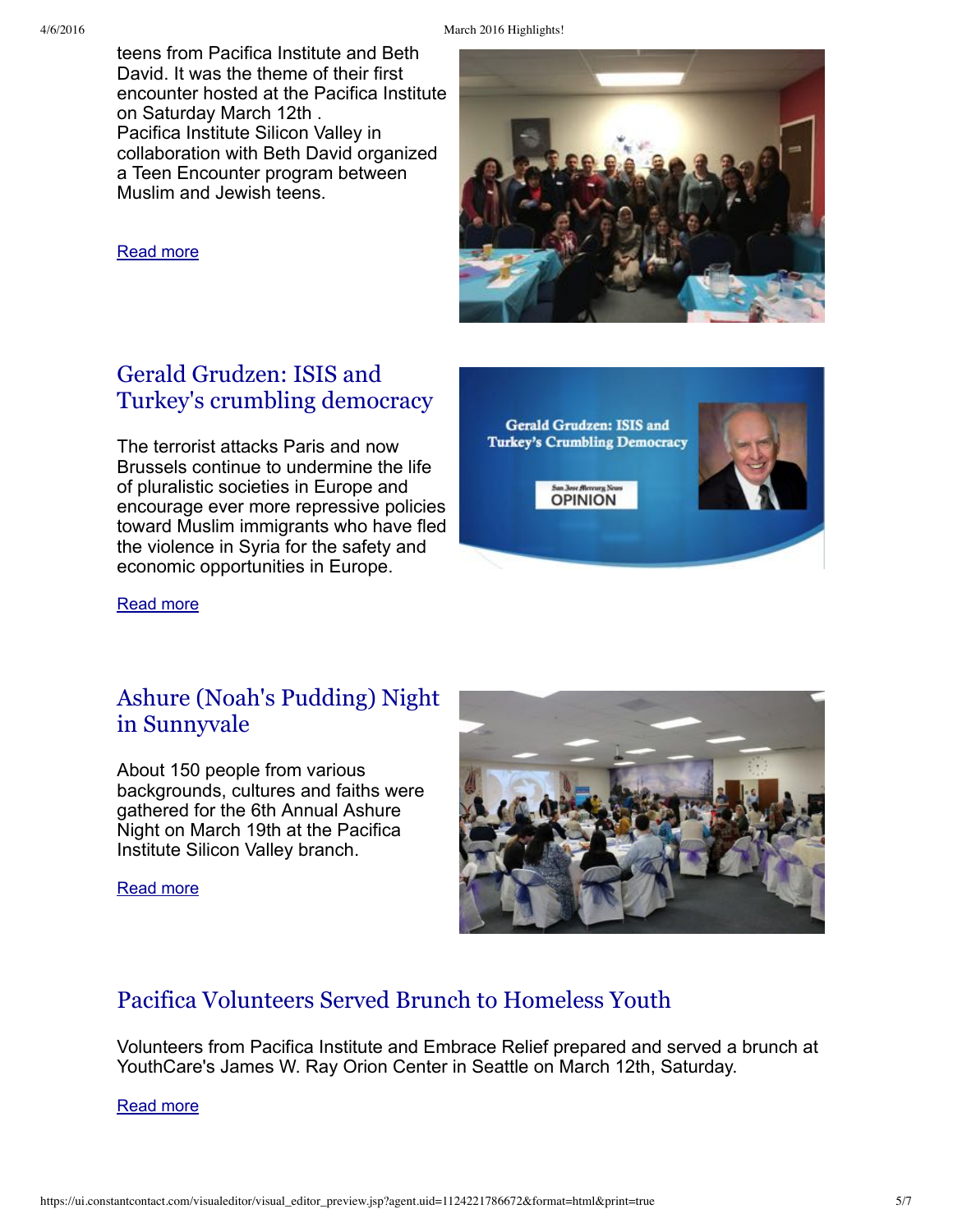

## [Community,](http://pacificainstitute.org/bay-area/2016/03/16/join-pacifica-volunteers-in-silicon-valley-for-a-tree-planting-event-organized-by-canopy/) Identity, and Violence in the Age of Social Media

Dr. Rahit Chopra spoke at Pacifica Institute Silicon Valley branch on the community, violence and social media.

[Read](http://pacificainstitute.org/bay-area/2016/02/08/community-identity-and-violence-in-the-age-of-social-media/) more



# Get Involved

Volunteer with Pacifica Institute

As a Pacifica Institute volunteer, you can make a real difference for the community, for yourself and for the organization. Volunteers at Pacifica Institute will have a chance to get involved in many projects for positive change, relationship and peace-building.

[Learn](http://pacificainstitute.org/get-involved/) more

## [Internship](http://pacificainstitute.org/pacifica-institute-internship-program-winterspring-2015/) Program

Pacifica Institute offers an internship program that gives students and graduates the opportunity to make important professional contributions to society. Interns are assigned a long-term project that they work on during their 16 week internship, in addition to daily



responsibilities. Pacifica Interns will not receive monetary compensation. **[Read](http://pacificainstitute.org/pacifica-institute-internship-program-winterspring-2015/) more**